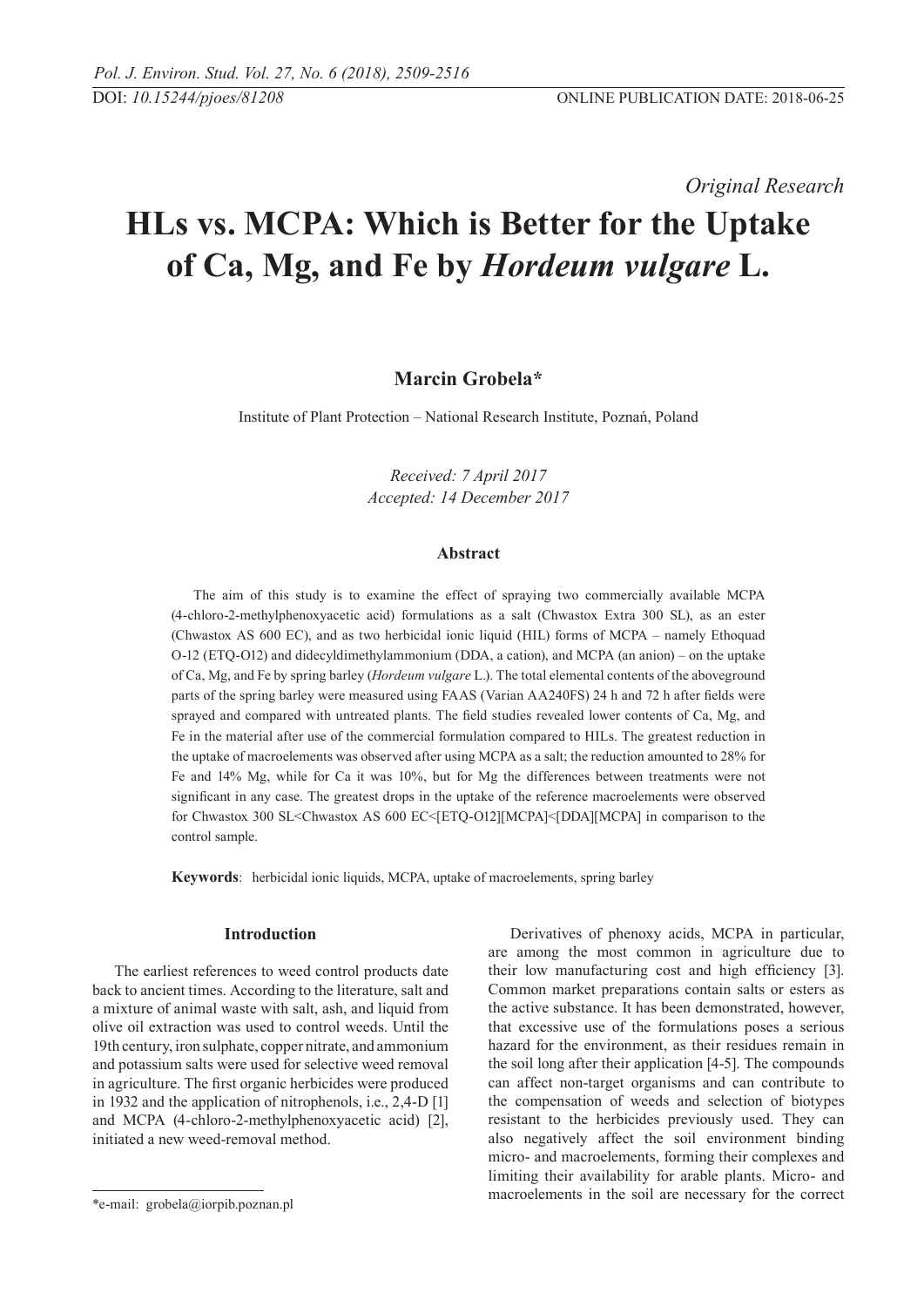



Fig. 1. Structural formulas of applied herbicides and HILs.

growth and development of plants. Common pesticides containing active substances (i.e., glifosat 2,4-D or MCPA) tend to create durable complexes with metals in the soil, hence blocking nutrients for plants [6-12]. Reduced availability of micro- and macroelements for plants causes metabolic dysfunctions as a result of the poor function of proteins in cells, which are responsible for the metabolism of nitrogen, photosynthesis, or respiration [13-14]. Therefore, it is important to limit to the minimum the negative impact of herbicides on the environment.

Despite the fact that there is plenty of literature data concerning the formation of durable bonds between MCPA and metals in the soil, the studies on metal bonding by HILs are rarely available. There is information in

literature on HILs characterized by their lower mobility in the soil and groundwater and their surface activity, efficacy, biodegradation, and their impact on non-target organisms compared to the currently used herbicides. However, there is no information on HILs potential ability to bond macroelements (as in the case of MCPA). Therefore, this study can be identified as important and new.

With regard to the above, it is more important to improve and modify the existing herbicides or to introduce new ones in order to improve their effectiveness with a simultaneous reduction of negative environmental impact (EFSA 2009, Directive EC 2009, Regulation EC 2009) [15].

The transformation of herbicides into an ionic liquid form is an innovative possibility for reducing their negative impact [16-18]. A new generation of ionic liquids (ILs), whose structure contains a herbicidal ion, is called herbicidal ionic liquids (HILs). These preserve oriented biological properties with selected chemical and physical properties. The literature describes such combinations with common herbicides: 2,4-D [19-20], MCPA [21- 22], dicamba [23], fomesafen [24], and glifosat [25]. HILs are characterised by lower mobility in the soil and groundwater and their surface activity is high, which eliminates the need for adjuvants or surfactants; they are safer to use and their residue in the environment is much lower because the dose of the active system can be greatly reduced compared to the currently used herbicides [17, 19-20, 26-27].

The aim of this study is to identify the changes in the uptake of macro-elements (Ca, Mg, Fe) by spring barley, depending on the applied MCPA-based herbicides in the forms of salts and esters, and selected HILs. These are among the essential macroelements for plant development. The studies were carried out under field conditions.

# **Material and Methods**

## MCPA Formulations

Two commercially available MCPA formulations were used for the studies: MCPA as a salt (Chwastox Extra 300 SL potassium-sodium salt containing 26.5% of the active substance C9H9ClO3Na/K; Z. Ch. Organika-Sarzyna S.A. Nowa Sarzyna, Poland; Ch300) and MCPA as an ester (Chwastox AS 600 EC 2-ethylhexyl ester containing 56.44% of the active substance C16H25ClO3; Z. Ch. Organika-Sarzyna S.A. Nowa Sarzyna, Poland; Ch600). The HILs were: [Etq O-12][MCPA] Ethoquad

Table 1. Soil characteristics.

| Soil reaction |            | Organic matter                     | Grain size $(\% )$ |                   |              |  |  |
|---------------|------------|------------------------------------|--------------------|-------------------|--------------|--|--|
| $pH - H2O$    | $pH - KCl$ | content $\left(\frac{0}{0}\right)$ | $2.0 - 0.05$ mm    | $0.05 - 0.002$ mm | $< 0.002$ mm |  |  |
| 5.55          | 4.55       | .04                                | 74.48              | 22.87             | 2.64         |  |  |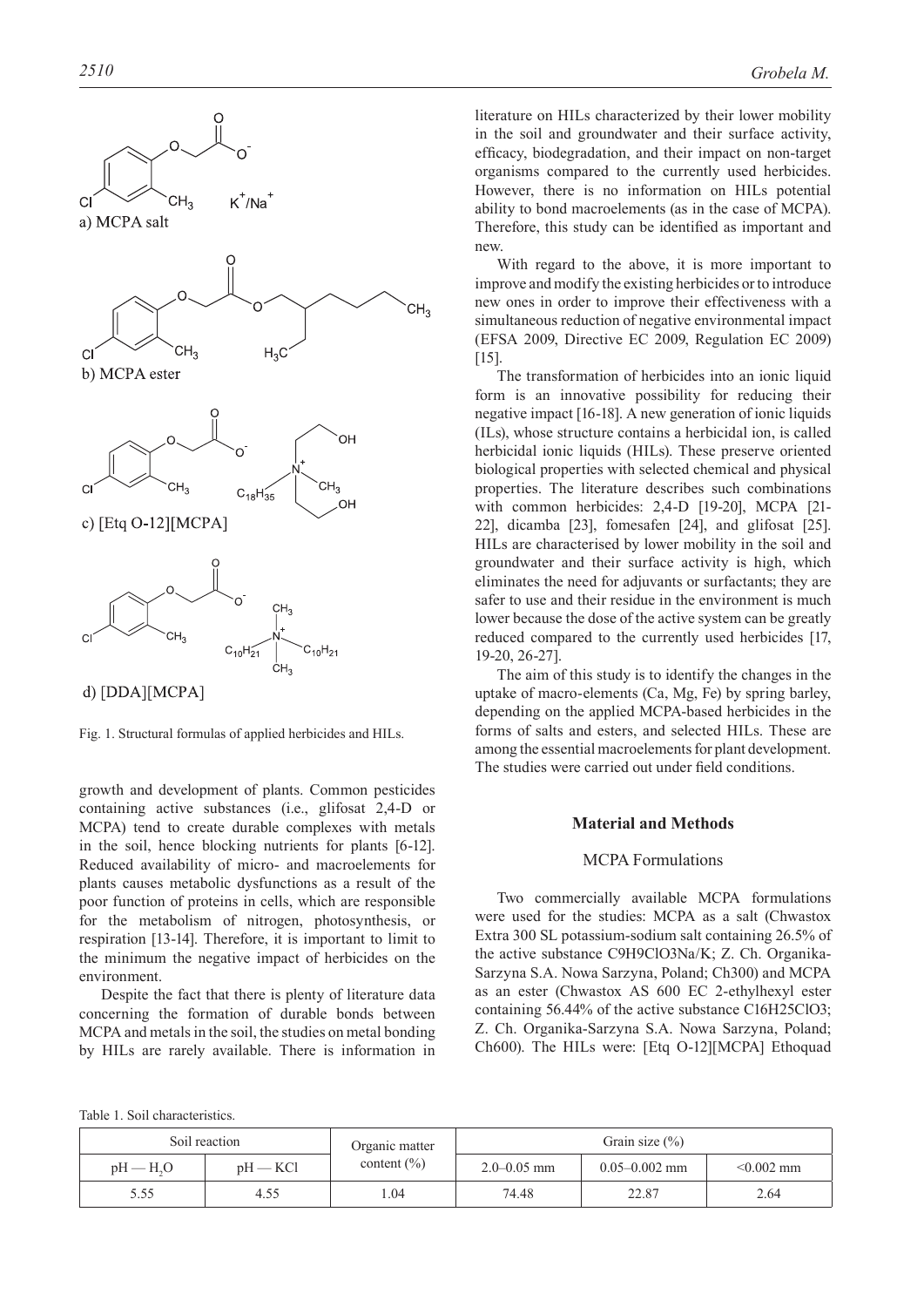| Element | Wavelenght (nm) | Spectra width slit (nm) | Background correction | Flame                              | $C_2H_2$ , flow rate (L min <sup>-1</sup> ) |  |
|---------|-----------------|-------------------------|-----------------------|------------------------------------|---------------------------------------------|--|
| Ca      | 422.7           |                         | Off                   | $C_{\alpha}H_{\alpha}/N_{\alpha}O$ | 6.35                                        |  |
| Mg      | 285.2           | 0.5                     | On                    | $C_{\rm s}H_{\rm s}/\rm Air$       | 2.00                                        |  |
| Fe      | 248.3           | 0.2                     | On                    | $C_{\rm s}H_{\rm s}/\rm Air$       | 2.00                                        |  |

Table 2. Optimal instrumental parameters for FAAS determination of metals.

Table 3. Overview of the results obtained in the validation study.

| Element | Slope coefficient | Correlation<br>coefficient r | <b>LOD</b><br>$(mg L^{-1})$ | LOQ<br>$(mg L^{-1})$ | Repeatability<br>$(SD, \%)$ | Linear range<br>$(mg L^{-1})$ | Accuracy<br>(Recovery)<br>$(\%)$ |
|---------|-------------------|------------------------------|-----------------------------|----------------------|-----------------------------|-------------------------------|----------------------------------|
| Ca      | 0.2543            | 0.9997                       | 0.0267                      | 0.0801               | 2.28                        | $0.1 - 1.0$                   | 101.59                           |
| Mg      | 1.3370            | 0.9995                       | 0.0260                      | 0.0780               | 4.98                        | $0.025 - 0.4$                 | 95.67                            |
| Fe      | 0.0766            | 0.9999                       | 0.0285                      | 0.0856               | 3.06                        | $0.25 - 2.0$                  | 103.20                           |

O-12 (4-chloro-2-methylphenoxy)acetate (containing 35.56% of the active substance; ETQ) and [DDA][MCPA] (4-chloro- 2-methylphenoxy)acetate (containing 37.93% of the active substance; DDA). HILs were synthesized by the metathesis reaction in water or in organic solvents with a high yield and characterized by 1H and 13C NMR spectroscopy and elemental analysis in the Faculty of Chemical Technology of the Poznań University of Technology, and described by J. Pernak et al. [17] (Fig. 1).

#### Field Experiments

Field tests were conducted in 2014 at the Experimental Station in Winna Góra (E: 17°26', N: 52°12'). Spring barley (*Hordeum vulgare* L.) of the KWS Olof variety (entered into the National Register in 2010) was cultivated on experimental fields in a block arrangement on  $16.5$  m<sup>2</sup> plots, in 4 repetitions, according to the local agricultural practice. The treated plants were compared to an untreated control. The commercially available herbicides Chwastox Extra 300 SL (Ch300) and Chwastox AS 600 EC (Ch600) were used as reference substances. The discussed herbicides and HILs were aplied in such a dose so that the active substance concentration was the same and equaled 900 g h<sup>-1</sup>. The prepared solutions of herbicides and HILs were applied at the developmental stage of BBCH14 using a portable pressure sprayer (Aporo, Poznań, Poland) and with a TeeJet DG110/02 flat-jet sprayer (TeeJet Technologies, Wheaton, IL, USA) that has a 200 L ha<sup>-1</sup> capacity and a 0.3 MPa working pressure.

## Identifying Metal Content in Soil and Plant Material

The soil used for the experiment was classified as sandy-clay (Table 1) with an approximate content of organic matter of 1.04% and pH value of 4.55, determined according to PN-ISO 10390:1997 "Soil Quality – Determination of pH," in a soil suspension of one mol/L KCl using a Teleko N5893 pH meter.

An analysis of the total content of Ca, Mg, and Fe in the soil was conducted after the experimental fields were selected. The experimental material was analyzed 24 and 72 hours after the application of herbicides using flame atomic spectroscopy FAAS (VARIAN AA240FS). The timing of sampling was coordinated with DT50 MCPA [28] and to allow observing the changes occurring during macroelement uptake by barley.

Plant samples (0.5 g) consisting of leaves were mineralized in a closed microwave system (CEM MARS 5) in 10 ml of  $65\%$  HNO<sub>3</sub> (Merck Suprapur) according to methodologies developed in an accredited laboratory of environmental analysis [7]. The total content of tested metals was determined by the FAAS method (Varian AA240FS; Tables 2-3).

The accuracy of the completed mineralization and FAAS determination was confirmed in the analysis of the certified material INCT-MPH2 (mixture of Polish herbs; Table 4).

#### Statistical Analysis

R (R Core Team) [29] and lme4 [30] were used to perform a linear mixed effects analysis of the relationship

Table 4. Results of selected metals analyses of the certified material.

| Metal | Value identified in<br>laboratory<br>(wt. % d.m.) | Reference<br>value<br>(wt. % d.m.) | Recovery<br>(%) |  |
|-------|---------------------------------------------------|------------------------------------|-----------------|--|
| Ca    | 1.049                                             | 1.08                               | 97.13           |  |
| Mg    | 0.297                                             | 0.292                              | 101.71          |  |
| Fe    | 0.0484                                            | 0.046                              | 105.22          |  |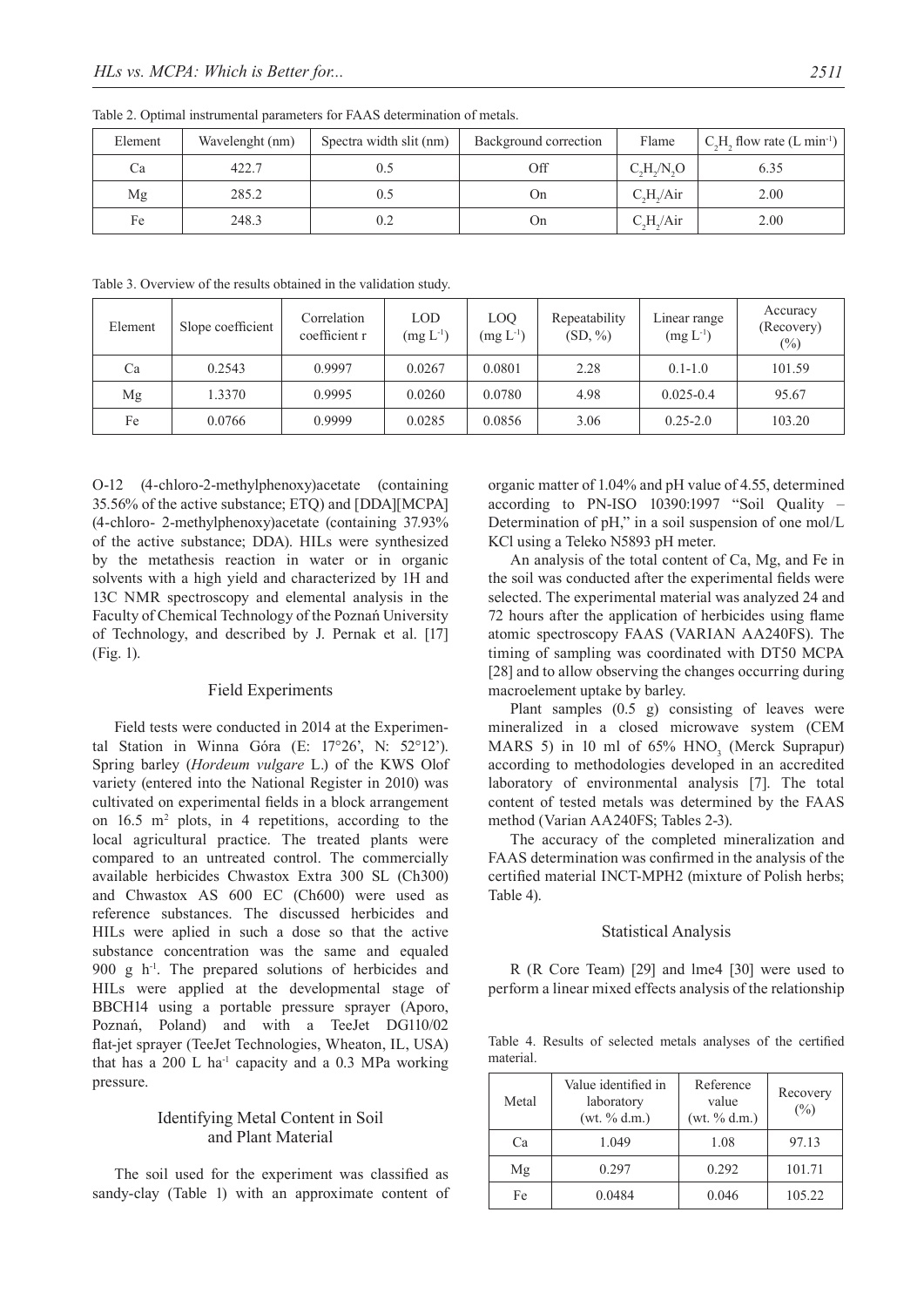

Fig. 2. Decrease in Ca uptake by spring barley after the treatment, as compared with the control sample.

between metal concentrations, treatment, and time. As fixed effects, we entered treatment and time into the model (with interaction). As random effects, we had intercepts for repeated measurements on fields. Visual inspection of residual plots did not reveal any obvious deviations from homoscedasticity or normality. Then, p-values (the probability of type I error) were o btained by likelihood ratio tests of the full model (with time and treatment as fixed effects) against the simplified model with only time or treatment as fixed effect. As the next step, we performed post-hoc tests using the pairwise test with Tukey's adjustment from the ls means package [31].

## **Results and Discussion**

#### Calcium

The identified total Ca content in the soil of 0.123% is below the mean content of the element for arable soil in Poland, i.e., below 0.3% [32].

In the experiment, the total mean Ca content in the control sample after 24 h was 8,536 ppm, while after 72 h it was 8,162 ppm. For samples collected from fields where Ch300 (salt) was used as a plant protection product, lower Ca values were observed. After spraying, the content of Ca in the analysed material was lower by 11.1% (24 h) and by 9.8% (72 h). For fields where ETQ was used as an equivalent to Ch300, the percentage drop in the Ca content was lower, i.e., 2.2% (24 h) and 1.0% (72 h), respectively. The percent content of Ca after MCPA application in an ester form (Ch600) was lower compared to the control sample by 8.4% (24 h) and 6.1% (72 h). For HIL DDA, 24 h and 72 h after the treatment, the Ca content was the same as in the control sample (Fig. 2). In the case of post-hoc comparisons between particular time points, significant differences were found for the following pairs of treatments: control vs. Ch300, control vs. Ch600, Ch300 vs. DDA, Ch300 vs. ETQ, Ch600 vs. DDA in the first time point, control vs. Ch300, and Ch300 vs. DDA in the second time point (detailed statistics are presented in Table 5).

#### Magnesium

The total identified content of Mg in the soil amounted to 0.08%, and it was lower than the average content of this element in arable soil in Poland, which is 0.14% [32].

Differences in Mg uptake by spring barley after the application of herbicides and ionic liquids are similar to the differences for Ca uptake. After the application of Ch300, the decrease, compared to the control sample, was 12.2% 24 h after the treatment and 14.1% after 72 h. Following the application of Ch600, the drop was 7.9% after 24 h and 10.2% after 72 h. The use of herbicidal ionic liquids also causes drops in Mg uptake, but at a lower level. For ETQ the drop in the Mg content was

Table 5. Pairwise test for differences between means of treatments for Ca uptake with Tukey's adjustment.

|                                         | Time 1-24 h after treatment |           |          |       | Time 2-72 h after treatment |           |          |       |
|-----------------------------------------|-----------------------------|-----------|----------|-------|-----------------------------|-----------|----------|-------|
| Contrast                                | Dif.                        | <b>SE</b> | t ratio  | p     | Dif.                        | <b>SE</b> | t ratio  | p     |
| Control vs. Ch <sub>300</sub>           | 945.6                       | 223.8     | 4.225    | 0.001 | 802.7                       | 241.7     | 3.321    | 0.017 |
| Control vs. Ch600                       | 719.6                       | 223.8     | 3.215    | 0.022 | 504.6                       | 241.7     | 2.088    | 0.248 |
| Control vs. DDA                         | $-51.5$                     | 241.7     | $-0.213$ | 1.000 | $-67.5$                     | 223.8     | $-0.302$ | 0.998 |
| Control vs. ETO                         | 189.2                       | 241.7     | 0.783    | 0.934 | 84.20                       | 241.7     | 0.348    | 0.997 |
| Ch <sub>300</sub> vs. Ch <sub>600</sub> | $-226.0$                    | 223.8     | $-1.010$ | 0.849 | $-298.1$                    | 258.3     | $-1.154$ | 0.777 |
| Ch <sub>300</sub> vs. DDA               | $-997.1$                    | 241.7     | $-4.126$ | 0.002 | $-870.2$                    | 241.7     | $-3.600$ | 0.008 |
| $Ch300$ vs. $ETO$                       | $-756.4$                    | 241.7     | $-3.129$ | 0.027 | $-718.5$                    | 258.4     | $-2.781$ | 0.062 |
| $Ch600$ vs. $DDA$                       | $-771.1$                    | 241.7     | $-3.190$ | 0.023 | $-572.1$                    | 241.7     | $-2.367$ | 0.149 |
| $Ch600$ vs. $ETO$                       | $-530.4$                    | 241.7     | $-2.194$ | 0.206 | $-420.4$                    | 258.4     | $-1.627$ | 0.491 |
| DDA vs. ETO                             | 240.7                       | 258.4     | 0.932    | 0.883 | 151.7                       | 241.7     | 0.627    | 0.970 |

Dif. – differences between means [ppm], SE – standard error, t ratio – ratio of the departure of mean from standard error, p – the probability of type I error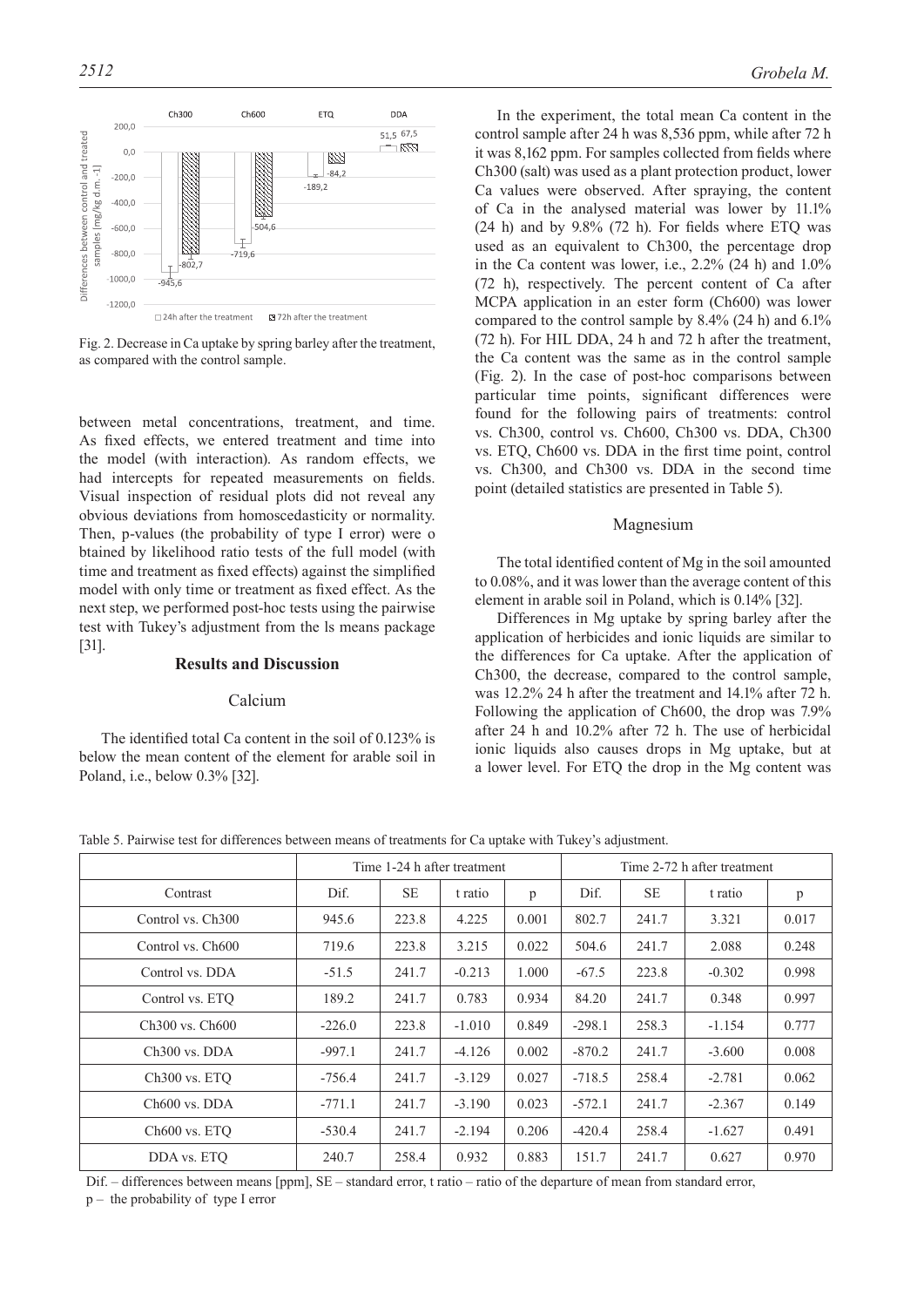

Fig. 3. Decrease in Mg uptake by spring barley after the treatments, against the control sample.

2.7% after 24 h and 6.6% after 72 h. Following the application of DDA, the Mg content in the collected plant material slightly exceeded its values in the control sample (Fig. 3). In the case of post-hoc comparisons at a particular time point, no significant differences occurred between pairs of treatments and control vs. treatments (detailed statistics are presented in Table 6).

#### Iron

Iron occurs in soil in large quantities and its distribution is quite diversified. Surface soil levels in Poland usually contain between 0.8 and 1.8% Fe [33], and the mean content of the element for arable soil amounts to ca. 1% [32]. In the soil collected for the experiment, the total Fe content was lower than the mean value and amounted to 0.56%.

The tests revealed that the level of Fe content in the analyzed plant material differed significantly. The greatest decrease in iron uptake was observed after the application



Fig. 4. Decrease in Fe uptake by spring barley after the treatments, as compared with the control sample.

of commercial plant protection products. The application of Ch300 caused a drop in Fe uptake by as much as 27.6% (24 h) and 27.9% (72 h). For fields where ETQ had been applied, the drop in Fe content was lower and amounted to 11.1% (24 h) and 9.4% (72 h), respectively. The content of Fe after the application of Ch600 was lower by 20.1% (24 h) and 24.3% (72 h) compared to the control sample. For HIL DDA, 24 h and 72 h after the treatment, the Fe content was much higher than the control sample value (Fig. 4). In the case of post-hoc comparisons in particular time points, significant differences were observed between the following pairs: control vs. Ch300, control vs. Ch600, Ch300 vs. DDA, Ch300 vs. ETQ, Ch600 vs. DDA, and DDA vs. ETQ at the first time point, and in all pairs of treatments besides control vs. DDA, control vs. ETQ, and Ch300 vs. Ch600 at the second time point (detailed statistics are presented in Table 7).

Due to their structure. phenoxycarboxyllic acid derivatives have a tendency to bind bi- and tri-valent metals (Mn, Zn, Cu, Ca, Mg, Al, etc.), which form

Table 6. Pairwise test for differences between means of treatments for Mg uptake with Tukey's adjustment.

|                                         | Time 1-24 h after treatment |           |          |       | Time 2-72 h after treatment |           |          |       |
|-----------------------------------------|-----------------------------|-----------|----------|-------|-----------------------------|-----------|----------|-------|
| Contrast                                | Dif.                        | <b>SE</b> | t ratio  | p     | Dif.                        | <b>SE</b> | t ratio  | p     |
| Conrtol vs. Ch <sub>300</sub>           | 215.9                       | 116.8     | 1.848    | 0.363 | 211.8                       | 108.1     | 1.959    | 0.307 |
| Control vs. Ch600                       | 140.5                       | 116.8     | 1.202    | 0.750 | 153.9                       | 108.1     | 1.423    | 0.618 |
| Control vs. DDA                         | $-19.50$                    | 108.1     | $-0.180$ | 1.000 | $-87.23$                    | 116.8     | $-0.747$ | 0.944 |
| Control vs. ETQ                         | 47.83                       | 116.8     | 0.409    | 0.994 | 98.78                       | 116.8     | 0.846    | 0.914 |
| Ch <sub>300</sub> vs. Ch <sub>600</sub> | $-75.43$                    | 124.9     | $-0.604$ | 0.974 | $-57.95$                    | 108.1     | $-0.536$ | 0.983 |
| $Ch300$ vs. $DDA$                       | $-235.4$                    | 116.8     | $-2.015$ | 0.280 | $-299.1$                    | 116.8     | $-2.560$ | 0.100 |
| $Ch300$ vs. $ETO$                       | $-168.1$                    | 124.9     | $-1.346$ | 0.665 | $-113.1$                    | 116.8     | $-0.968$ | 0.868 |
| $Ch600$ vs. $DDA$                       | $-159.9$                    | 116.8     | $-1.369$ | 0.651 | $-241.1$                    | 116.8     | $-2.064$ | 0.258 |
| $Ch600$ vs. $ETO$                       | $-92.63$                    | 124.9     | $-0.742$ | 0.945 | $-55.10$                    | 116.8     | $-0.472$ | 0.989 |
| DDA vs. ETO                             | 67.33                       | 116.8     | 0.576    | 0.978 | 186.0                       | 124.9     | 1.490    | 0.576 |

Dif. – differences between means [ppm], SE – standard error, t ratio – ratio of the departure of mean from standard error, p – the probability of type I error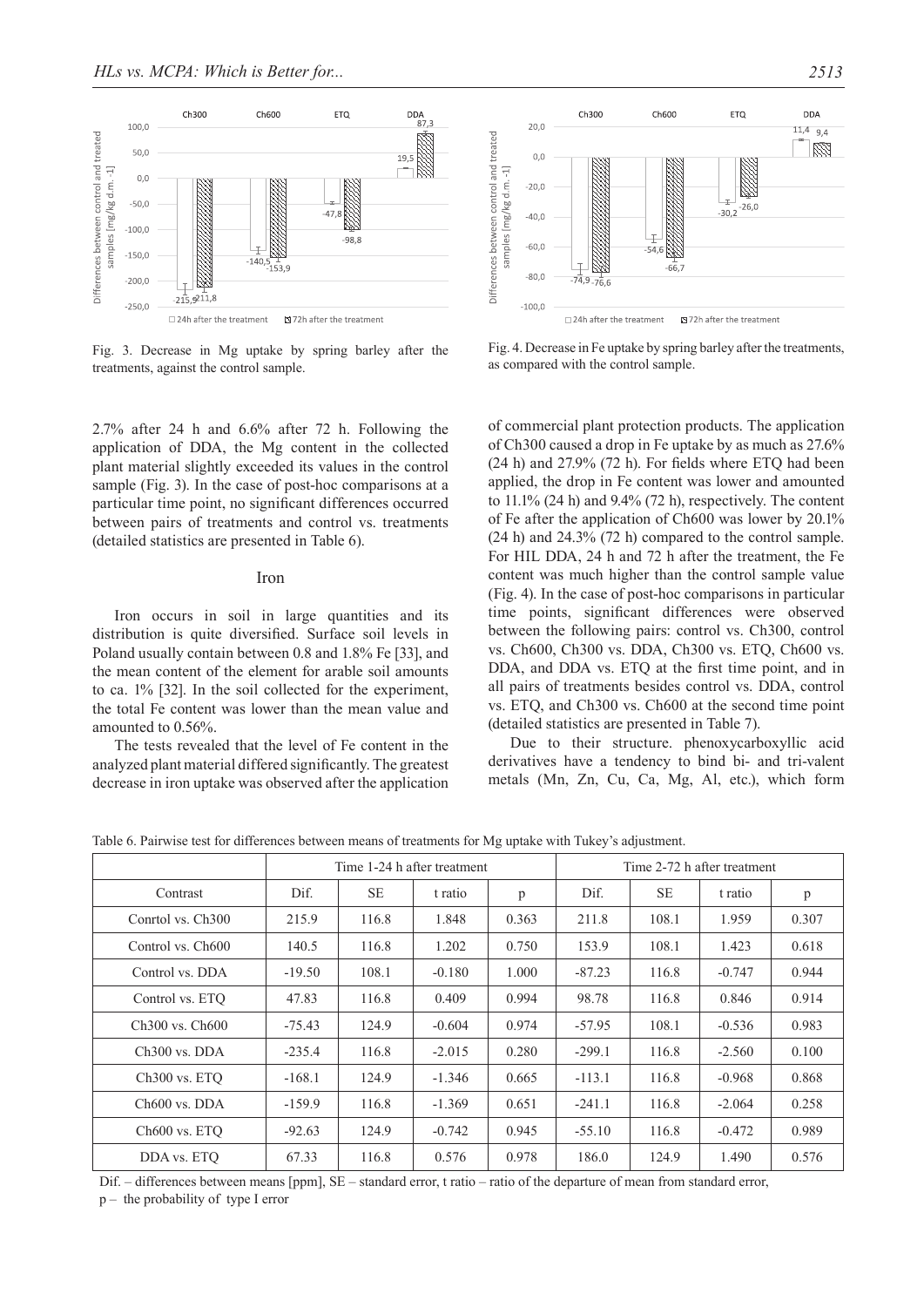|                                         | Time 1-24 h after treatment |           |         |          | Time 2-72 h after treatment |           |         |          |
|-----------------------------------------|-----------------------------|-----------|---------|----------|-----------------------------|-----------|---------|----------|
| Contrast                                | Dif.                        | <b>SE</b> | t ratio | p        | Dif.                        | <b>SE</b> | t ratio | p        |
| Conrtol vs. Ch <sub>300</sub>           | 74.9                        | 12.7      | 5.89    | < 0.0001 | 76.6                        | 12.7      | 6.03    | < 0.0001 |
| Control vs. Ch600                       | 54.6                        | 12.7      | 4.30    | 0.002    | 66.7                        | 12.7      | 5.25    | 0.000    |
| Control vs. DDA                         | $-11.4$                     | 12.7      | $-0.90$ | 0.894    | $-9.4$                      | 12.7      | $-0.74$ | 0.944    |
| Control vs. ETO                         | 30.2                        | 11.8      | 2.57    | 0.105    | 26.0                        | 12.5      | 2.09    | 0.252    |
| Ch <sub>300</sub> vs. Ch <sub>600</sub> | $-20.3$                     | 13.6      | $-1.49$ | 0.576    | $-9.9$                      | 13.6      | $-0.73$ | 0.948    |
| Ch <sub>300</sub> vs. DDA               | $-86.3$                     | 13.6      | $-6.36$ | < 0.0001 | $-86.0$                     | 13.6      | $-6.34$ | < 0.0001 |
| Ch300 vs. ETQ                           | $-44.7$                     | 12.7      | $-3.52$ | 0.013    | $-50.6$                     | 13.3      | $-3.79$ | 0.006    |
| $Ch600$ vs. $DDA$                       | $-66.1$                     | 13.9      | $-4.87$ | 0.000    | $-76.2$                     | 13.6      | $-5.61$ | 0.000    |
| Ch600 vs. ETQ                           | $-24.4$                     | 12.7      | $-1.92$ | 0.331    | $-40.7$                     | 13.3      | $-3.05$ | 0.036    |
| DDA vs. ETO                             | 41.7                        | 12.7      | 3.28    | 0.022    | 35.5                        | 13.3      | 2.66    | 0.087    |

Table 7. Pairwise test for differences between means of treatments for Fe uptake with Tukey's adjustment.

Dif. – differences between means [ppm], SE – standard error, t ratio – ratio of the departure of mean from standard error,

p – the probability of type I error

complexes of different and lower solubilities [7-8, 34- 35]. Another factor that fosters the binding of micro- and macroelements is the formulation used in Ch300, where MCPA comes in the form of a sodium and potassium salt easily soluble in water.

The difference between a traditional plant protection product (i.e., MCPA salt) and ETQ 24 h after application in the parts of spring barley aboveground was 18.5% for Fe and 20.4% after 72 h. Lower differences could be observed for Ca, where the drop was 9.1% after 24 h and 8.9% after 72 h, while the differences for Mg amounted to 9.7% and 8.0%, respectively. The application of the Ch600 compared to DDA also caused a decrease in the uptake of the reference macro-elements. The differences were the highest for Fe and amounted to 23.3% after 24 h and 26.8% after 72 h, but were much lower for Ca and amounted to 8.9% after 24 h and 6.9% after 72 h. The drop was diversified for Mg and reached 8.9% after 24 h and 15.1% after 72 h.

Following the application of Ch600, the quantity of macroelements consumed by spring barley is higher compared to Ch300, but the level of elements taken up differs from the value for the control sample. An application of MCPA as HIL ETQ or DDA revealed that the quantity of macroelements consumed by spring barley is similar to the quantity of the ingredients identified in the control sample. Their molecular structure can be the cause of the reduced blocking of nutrients by HILs (Fig.1). The inclusion of Ethoquad O-12 or a didecyldimethylamonnium cation into the structure of a phenoxy acid derivative makes it almost impossible to insert or replace other metal cations, and that is why the total content of the studied macro-elements in the analysed plant material was at the same level as the control sample.

One should remember that soil factors such as granulometric composition, content of organic matter, cation forms, sorption volume, redox potential, activity of microorganisms, and pH value have the greatest impact on metal uptake from the soil by plants.

#### **Conclusions**

In the experiment, the greatest impact on the uptake of the analysed macroelements was observed after the application of Chwastox 300 SL. The greatest differences, compared with the control sample, were observed for the MCPA salt 72 h after treatment (Fe  $\sim$ 28%, Mg  $\sim$ 14, and  $Ca \sim 10\%$ ).

The most statistically significant differences of Fe content in barley leaves after 24 and 72 h were observed after spraying with commercially available pesticides in comparison to HILs. In the case of Ca the differences were mostly noted after 24 h, while after 72 h these differences were only significant for control/Ch300 and Ch300/DDA pairs. Both formulations were not statistically significant for Mg uptake.

Calcium, iron, and magnesium uptake were least affected by the ester form of HIL DDA. Following its application, the content of the reference macroelements was at the same level as in the control sample.

The studies showed that the application of herbicidal ionic liquids, (4-chloro-2-methylphenoxy)acetate Ethoquad O-12 and ammonia didecyldimethyl(4-chloro-2-methylphenoxy)acetate, in plant protection fosters improved uptake of major macroelements (Ca, Mg, Fe) by spring barley, compared to common plant protection products in the form of 4-chloro-2-methylphenoxyacetic acid sodium salt or 2-ethylhexyl ester of 4-chloro-2 methylphenoxyacetic acid.

Using HILs in plant protection seems like a perfect way to reduce the negative impact of herbicides on the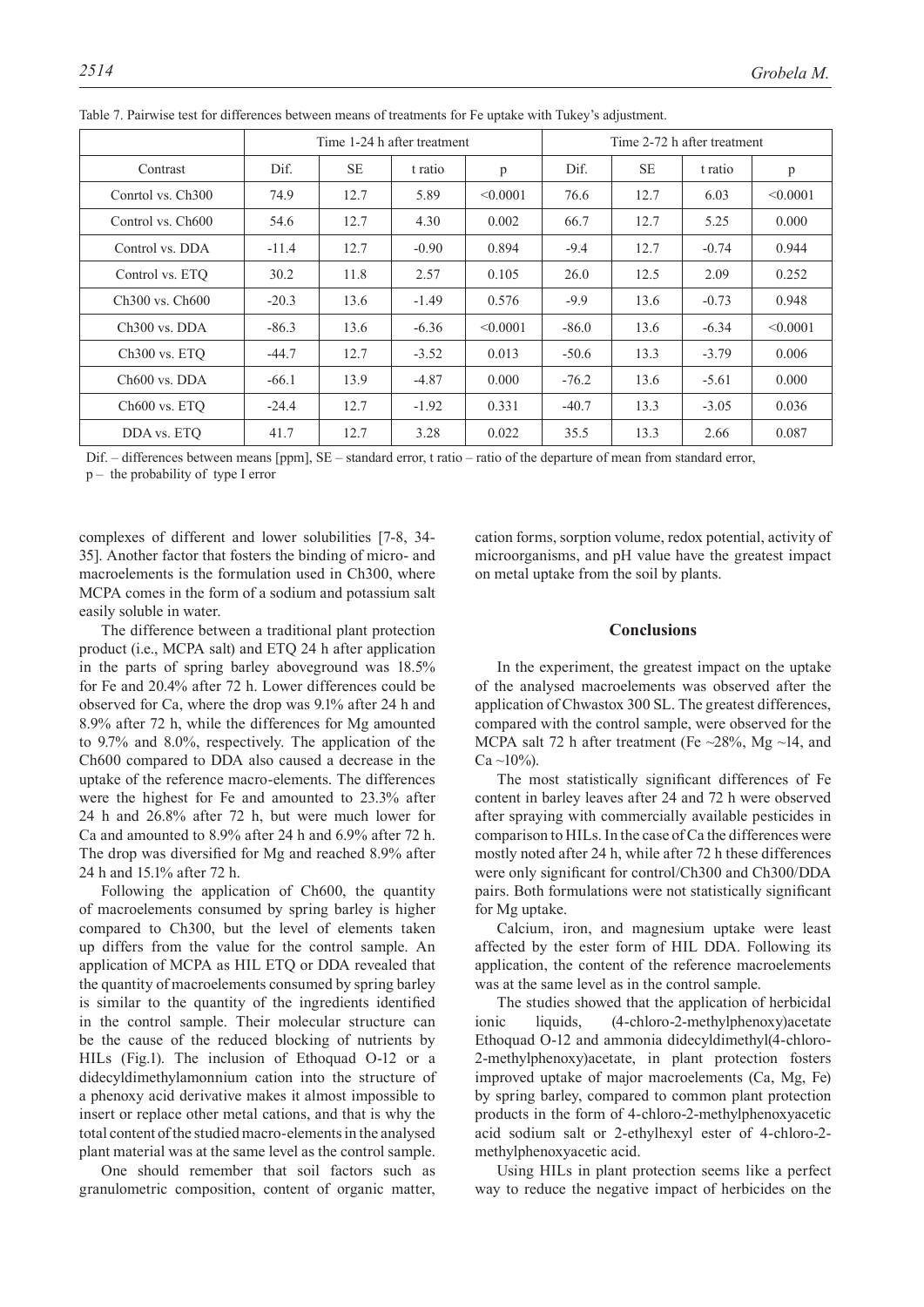environment. They have desirable characteristics such as higher effectiveness, lower volatility, and solubility in soil. Compared to the traditional MCPA-based plant protection products, they greatly contribute to the proper growth of plants (spring barley). This is why appropriately prepared HILs can eliminate all significant drawbacks of MCPA, and constitute a good candidate for future use.

#### **Acknowledgements**

I would like to express my thanks to Prof. Dr. hab. Juliusz Pernak for sharing HILs and making the study possible.

#### **References**

- 1. ZIMMERMAN P.W., HITCHCOCK A.E. Substituted phenoxy and benzoic acid growth substances and the relation of structure to physiological activity. Contrib. Boyce Thompson Inst. **12**, 321, **1942**.
- 2. SLADE R.E., TEMPLEMAN W.G., SEXTON W.A. Plant growth substances as selective weed killers. Nature (London). **155**, 497, **1945**.
- 3. TOMLIN C.D.S. The Pesticide Manual, a World Compendium, 15th ed.; British Crop protection Council: Alton, Hampshire, **2009**.
- 4. CHEN L., QUAN Y., LI Z., SONG Y. Elution Efficiency of Herbicides Polluted Soil Samples. Adv. Mat. Res. **750**, 1254, **2013**.
- 5. KAH M., BROWN C.D. Adsorption of Ionisable Pesticides in Soils. Rev. Environ. Contam. Toxicol **188**, 149, **2006**.
- 6. KOBYŁECKA J., SKIBA E. The Effect of Phenoxyacetic Herbicides on the Uptake of Copper, Zinc and Manganese by *Triticum Aestivum* L. Pol. J. Environ. Stud. **17** (6), 895, **2008**.
- 7. GROBELA M. Differences in the uptake of Mn, Zn and Cu by Hordeum vulgare L. following applications of using MCPA-based herbicides and their ionic liquid forms. Pol. J. Environ. Stud. **25** (5), 1931, **2016**.
- 8. GROBELA M. Differences in uptake of Mn by Sinapsis alba L. and Triticum aestivum L. after using glyphosate and MCPA-based pesticides and the selected herbicidal ionic liquids. Prog. Plant. Prot. **56** (3), 312, **2016**.
- 9. EKER S., OZTURK L., YAZICI A., ERENOGLU B., ROMHELD V., CAKMAK I. Foliar-Applied Glyphosate Substantially Reduced Uptake and Transport of Iron and Manganese in Sunflower (Helianthus annuus L.). Plants. Agric. Food Chem. **54**, 10019, **2006**.
- 10. LANE M., LORENZ N., SAXENA J., RAMSIER C., DICK R.P. The effect of glyphosate on soil microbial activity, microbial community structure, and soil potassium. Pedobiologia **55**, 335, **2012**.
- 11. BOTT S., TESFAMARIAM T., CANDAN H., CAKMAK I., ROMHELD V., NEUMANN G. Glyphosate-induced impairment of plant Growth and micronutrient status in glyphosate-resistant soyabean (Glycine max L.). Plant Soil **312**, 185, **2008**.
- 12. CAETANO M.S., RAMALHO T.C., BORTEL D.F., CUNHA E., MELLO W.C. Understanding the Inactivation Process of Organophosphorus Herbicides: A DFT Study of

glyphosate Metallic Complexes with Zn<sup>2+,</sup> Ca<sup>2+</sup>, Mg<sup>2+</sup>, Cu<sup>2+</sup>,  $Co<sup>3+</sup>$ ,  $Fe<sup>3+</sup>$ ,  $Cr<sup>3+</sup>$  and  $Al<sup>3+</sup>$ . Int. Journal of Quant. Chem. 112, 2752, **2012**.

- 13. KRÄMER U., TALKE I.N., HANIKENNE M. Transition metal transport. FEBS Letters **581** (12), 2263, **2007**.
- 14. JADIA C.D., FULEKAR M.H. Phytoremediation of heavy metals: Recent techniques. Afr. J. Biotechnol. **8** (6), 921, **2009**.
- 15. EFSA http://www.efsa.europa.eu/en/topics/topic/ pesticides; Directive 2009/128/EC http://eurlex.europa.eu/ LexUriServ/LexUriServ.do?uri=OJ:L:2009:309:0071:00 86:en:PDF; Regulation (EC) No 1107/2009 http://eur-lex. europa.eu/LexUriServ/ LexUriServ.do?uri=OJ:L:2009:309: 0001:0050:EN:PDF.
- 16. HOUGH W.L. SMIGLAK M., RODRÍGUEZ H., SWATLOSKI R.P., SPEAR S.K., DALY D.T., PERNAK J., GRISEL J.E., CARLISS R.D., SOUTULLO M.D., DAVIS JR. J.H., ROGERS R.D. The third evolution of ionic liquids: Active pharmaceutical ingredients. New J. Chem. **31** (8), 1429, **2007**.
- 17. PERNAK J., SYGUDA A., JANISZEWSKA D., MATERNA K., PRACZYK T. Ionic liquids with herbicidal anions. Tetrahedron **67**, 4838, **2011**.
- 18. Shamshina J.L., Kelley S.P., Gurau G., Rogers R.D. Chemistry: Develop ionic liquid drugs. Nature **528** (7581), 188, **2015**.
- 19. PERNAK J., SYGUDA A., MATERNA K., JANUS E., KARDASZ P., PRACZYK T. 2,4-D based herbicidal ionic liquids. Tetrahedron **68**, 4267, **2012**.
- 20. PRACZYK T., KARDASZ P., JAKUBIAK E., SYGUDA A., MATERNA K., PERNAK J. Herbicidal ionic liquids with 2,4-D. Weed Sci. **60** (2), 189, **2012**.
- 21. KORDALA-MARKIEWICZ R., RODAK H., MARKIEWICZ B., WALKIEWICZ F., SZNAJDROWSKA A., MATERNA K., MARCINKOWSKA K., PRACZYK T., PERNAK J. Phenoxy herbicidal ammonium ionic liquids. Tetrahedron **70**, 4784, **2014**.
- 22. NIEMCZAK M., GISZTER R., CZERNIAK K., MARCINKOWSKA K., WALKIEWICZ F. Bis(ammonium) ionic liquids with herbicidal anions. RSC Adv. , (20), 15487, **2015**.
- 23. COJOCARU O.A., SHAMSHINA J.L., GURAU G., SYGUDA A., PRACZYK T., PERNAK J., ROGERS R.D. Ionic liquid forms of the herbicide dicamba with increased efficacy and reduced volatility. Green Chem. **15**, 2110, **2013**.
- 24. DING G., LIU Y., WANG B., PUNYAPITAK D., GUO M., DUAN Y., LI J., CAO Y. Preparation and characterization of fomesafen ionic liquids for reducing the risk to the aquatic environment. New J. Chem. **38**, 5590, **2014**.
- 25. PERNAK J., NIEMCZAK M., GISZTER R., SHAMSHINA J.L., GURAU G., COJOCARU O.A., PRACZYK T., MARCINKOWSKA K., ROGERS R.D. Glyphosatebased herbicidal ionic liquids with increased efficacy. ACS Sustainable Chem. Eng. **2** (12), 2845, **2014**.
- 26. PERNAK J. NIEMCZYK M., ZAKROCKA K., PRACZYK T. Herbicidal ionic liquid with dual-function. Tetrahedron **69**, 8132, **2013**.
- 27. ŁAWNICZAK Ł, SYGUDA A., BORKOWSKI A., CYPLIK P., MARCINKOWSKA K., WOLKO Ł., PRACZYK T., CHRZANOWSKI Ł., PERNAK J. Influence of oligomeric herbicidal ionic liquids with MCPA and Dicamba anions on the community structure of autochthonic bacteria present in agricultural soil. Sci. Total Environ. **563**, 247, **2016**.
- 28. PASZKO T. Degradation of MCPA in Soil Horizons of Polish Agricultural Soils. Pol. J. Environ. Stud. **18** (6), 1083, **2009**.